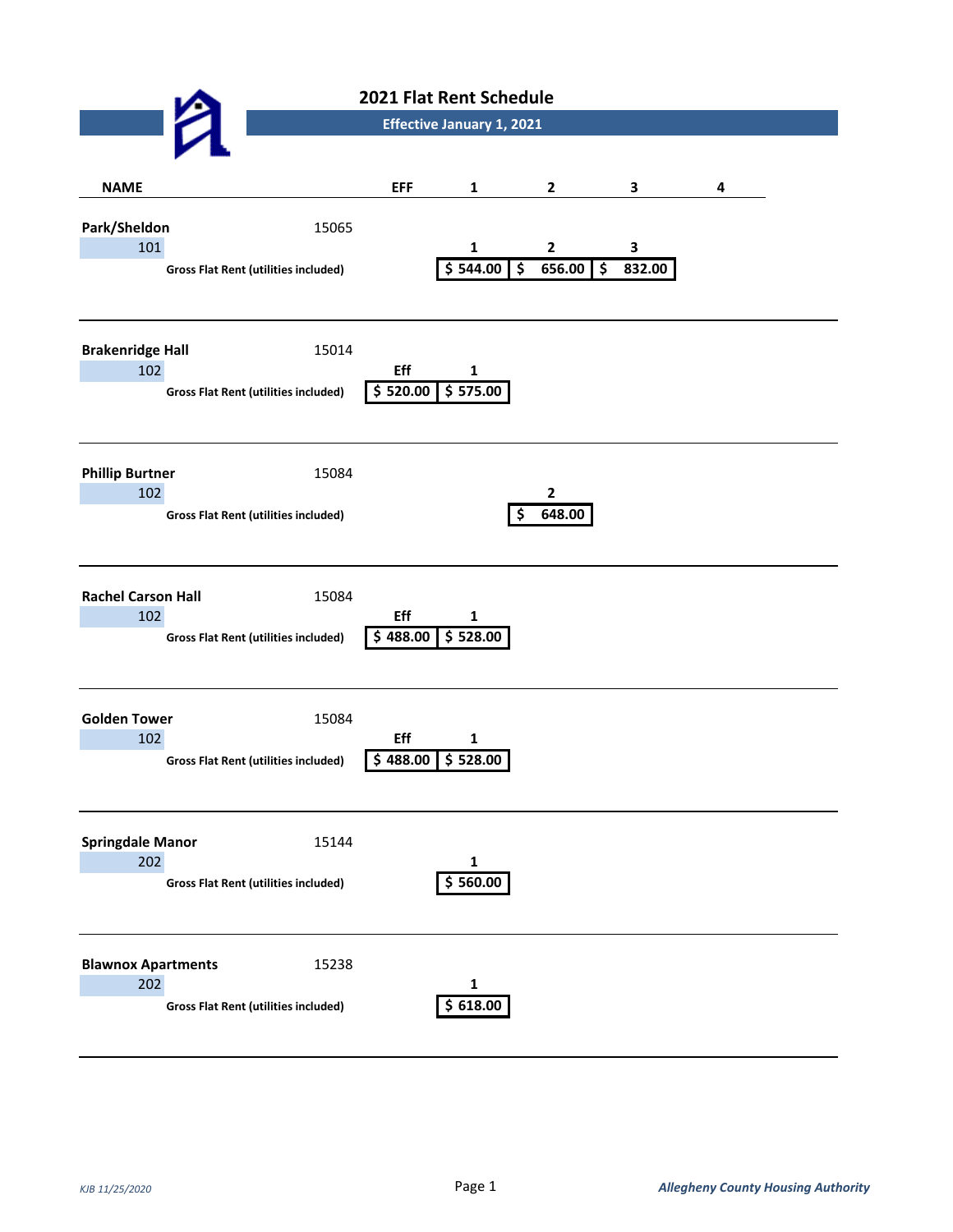| 2021 Flat Rent Schedule             |                                                      |                 |                                                             |                                                   |                   |               |
|-------------------------------------|------------------------------------------------------|-----------------|-------------------------------------------------------------|---------------------------------------------------|-------------------|---------------|
|                                     |                                                      |                 | <b>Effective January 1, 2021</b>                            |                                                   |                   |               |
|                                     |                                                      |                 |                                                             |                                                   |                   |               |
| <b>NAME</b>                         |                                                      | <b>EFF</b>      | $\mathbf{1}$                                                | $\mathbf{2}$                                      | 3                 | 4             |
| <b>RJ Corbett</b><br>203            | 15237                                                | Eff             | $\mathbf 1$                                                 |                                                   |                   |               |
|                                     | <b>Gross Flat Rent (utilities included)</b>          | \$572.00        | 5618.00                                                     |                                                   |                   |               |
| <b>Westview Tower</b><br>203        | 15229                                                |                 | $\mathbf{1}$                                                |                                                   |                   |               |
|                                     | <b>Gross Flat Rent (utilities included)</b>          | \$618.00        |                                                             |                                                   |                   |               |
| <b>Ohioview Tower</b><br>302        | 15136                                                | Eff             | $\mathbf{1}$                                                |                                                   |                   |               |
|                                     | <b>Gross Flat Rent (utilities included)</b>          | \$528.00        | \$568.00                                                    |                                                   |                   |               |
| <b>Uansa Village</b><br>305         | 15136<br><b>Gross Flat Rent (utilities included)</b> |                 | $\mathbf{1}$<br>\$650.00<br>$\overline{\boldsymbol{\zeta}}$ | $\mathbf{2}$<br>$\overline{\mathbf{5}}$<br>800.00 | 3<br>$896.00$ \$  | 4<br>976.00   |
| <b>Millvue Acres</b><br>401         | 15025<br><b>Gross Flat Rent (utilities included)</b> |                 | 1<br>\$618.00<br>\$                                         | $\mathbf{2}$<br>$\ddot{\bm{\zeta}}$<br>752.00     | 3<br>965.00<br>\$ | 4<br>1,057.00 |
| G. W. Carver Apts<br>401            | 15025<br><b>Gross Flat Rent (utilities included)</b> | Eff<br>\$572.00 | 1<br>\$618.00                                               |                                                   |                   |               |
| <b>Harry S. Truman Tower</b><br>403 | 15110<br><b>Gross Flat Rent (utilities included)</b> | Eff<br>\$504.00 | 1<br>\$560.00                                               |                                                   |                   |               |